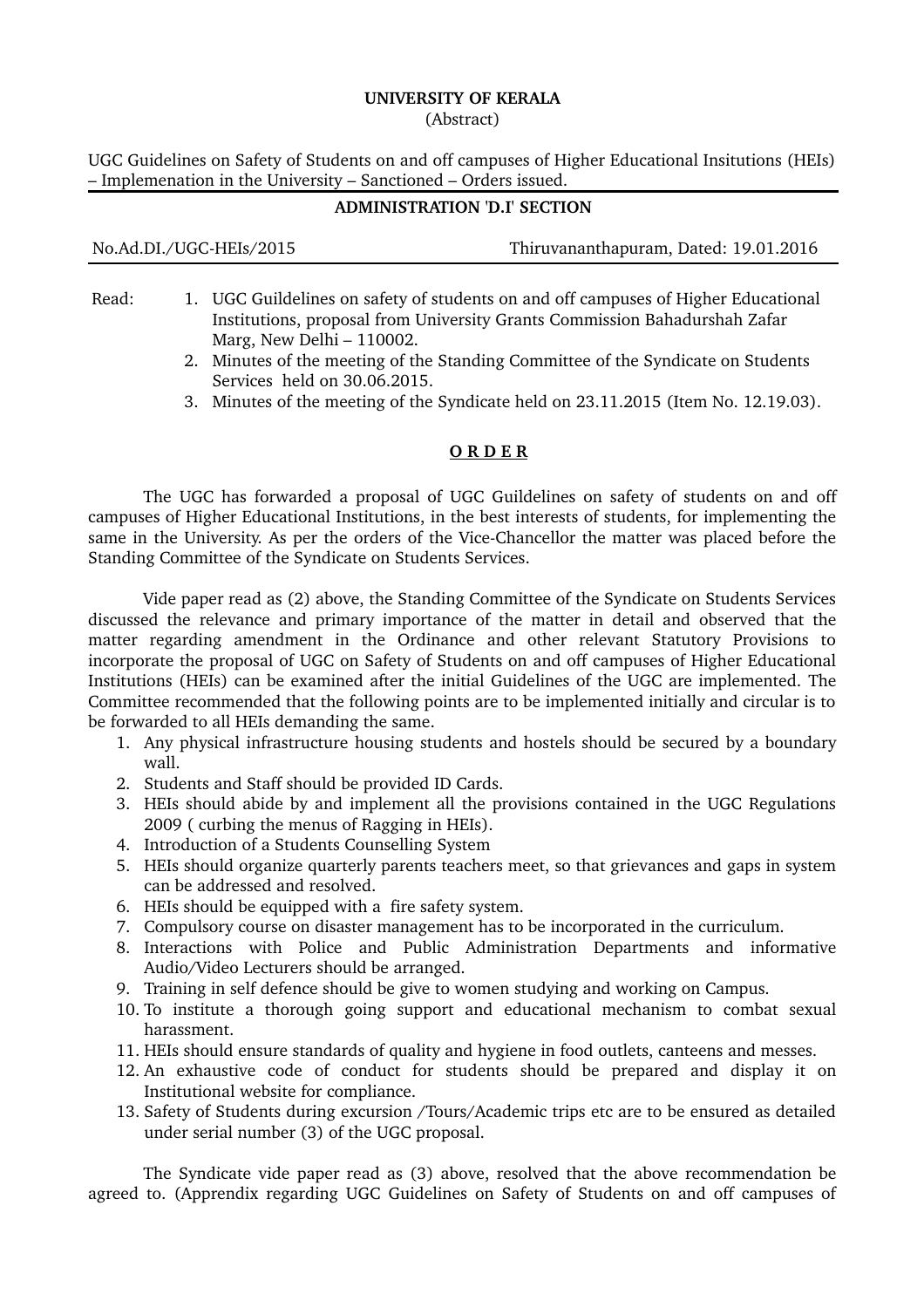Higher Educational Institutionals is here by appended)

Sanction has therefore been accorded by the Vice-Chancellor to implement the above decision of the Syndicate.

> $Sd$  /- Bindu .B Deputy Registrar (Admn.II)  *For Registrar*

To

- 1. The Director i/c (Asst. Prof., Dept. of Tamil), Department of Students Services
- 2. Members of Standing Committee of the Syndicate on Students Services
- 3. The Principals/ Directors/ Head of the Department of Affiliated Colleges, UITs, CTE, university Departments/ Approved Research Centres.
- 4. The PRO, University of Kerala
- 5. The Director, IQAC
- 6. The Chairman/ the General Secretary, Kerala University Union
- 7. The P.S. to Vice Chancellor/ Pro-Vice Chancellor
- 8. The P.A. to Registrar/DPD/DCDC/CE/FO
- 9. The Stock File/File copy

Forwarded/By Order  $Sd/$ SECTION OFFICER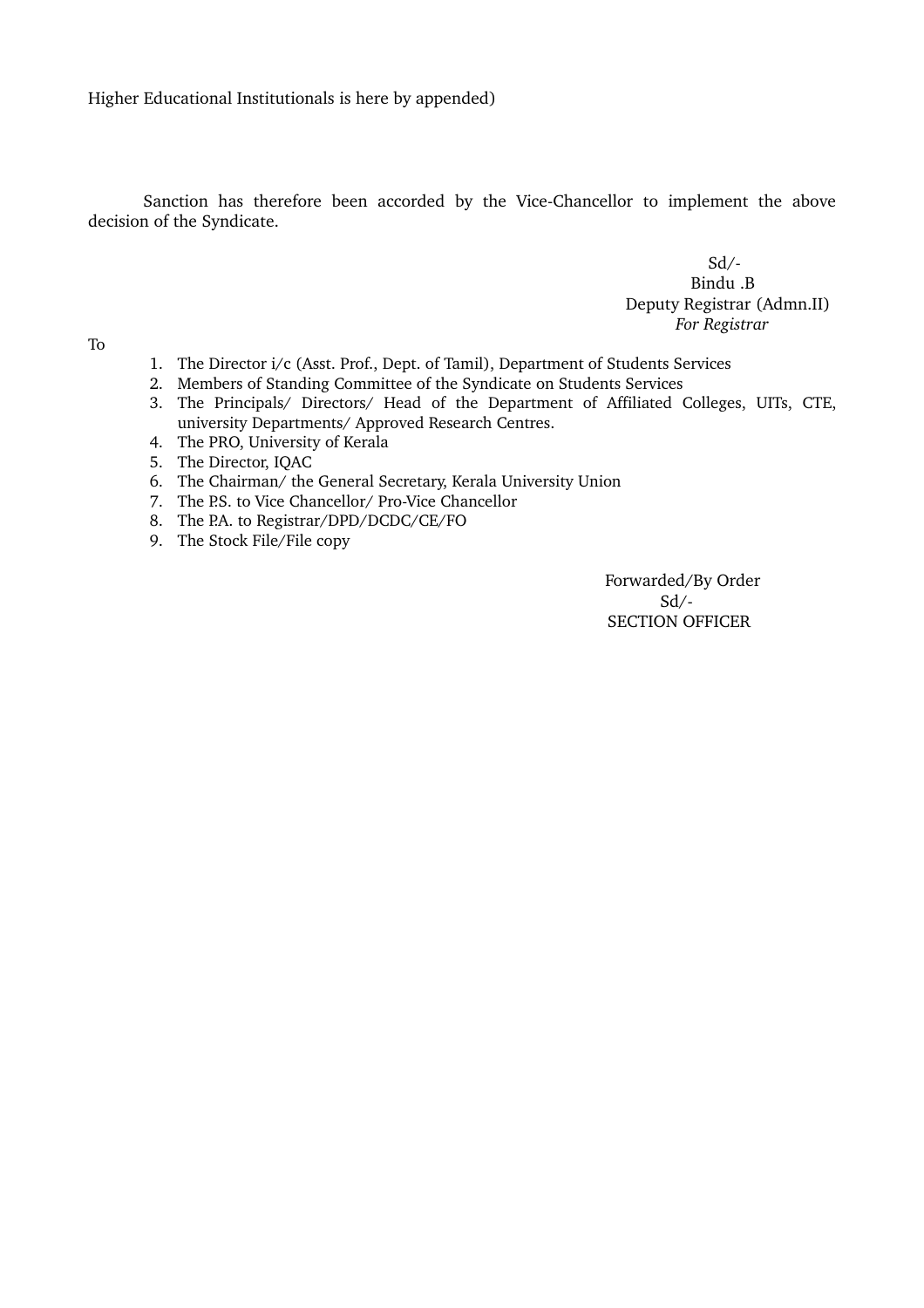## 1. Preamble

University Grants Commission believes that a safe, secure and cohesive learning climate is an ineluctable precondition to quality education and research in HEIs. It should be the prime concern of educational administrators across the country to ensure that students are safeguarded against attacks, threats and accidents, both man-made and natural. With this in mind, the Commission has formulated guidelines on the ways in which the campuses of HEIs can be transformed into oasis of safety, security and study. All universities may make or amend their ordinances and other relevant statutory provisions accordingly to ensure that the directions contained in the guidelines are implemented in the best interests of students.

# 2. Safety of Students on Campus:

HEIs can play a significant role in ensuring the safety of the students by putting in place foolproof mechanisms and impregnable standards of safety. The key lies in institutionalizing the best practices and standard operating procedures that can substantively protect students from any threats and assaults, physical, social or psychological. Given below are some of the concerns that should be materialized by HEIs in the interest of students and institution.

- ➢ Any physical infrastructure housing students, whether HEI or hostels, should be secured by a boundary wall of such height that it cannot be scaled over easily. In order to further fortify it, a fence of spiraling barbed wires can be surmounted on the wall so that unauthorized access to the infrastructure is prevented effectively. The entry points to such housing units should be restricted to three or less and they should be manned by at least three security guards, sufficiently armed, CC TV cameras, identity verification mechanism and register of unknown entrants/visitors with their identity proofs and contact details. At least one woman security personnel should be deployed at such entry points so that physical security check of girl students or visitor can be undertaken. The bags and other belongings of students/visitors can also be examined, manually and/or by metal detectors, in order to secure a weapon-free and violence-free campus.
- ➢ Biometric way of marking student attendance, both in HEI as well as hostels, can be an effective way to overcome proxy. Such digital mechanism can enable HEIs to keep an eye on a student's movement and whereabouts in failsafe manner.
- ➢ Students and staff should be provided easily identifiable and authentic ID cards and wearing of such cards in the institutional premises must be made compulsory by administration.
- $\triangleright$  HEIs should flash at frequently visited junctions like canteen and notice boards, helpline numbers against ragging, sexual harassment, accidents, calamities and so on developed by UGC, State Govts. or HEIs so that students can record and use them as and when required. It is mandatory for all HEIs to abide by and implement all the provisions contained in UGC (Curbing the Menace of Ragging in Higher educational Institutions) Regulations, 2009.
- $\triangleright$  In order to ensure that campus community receives timely, accurate, and useful information in the event of a significant emergency or dangerous situation on campus or in the local area that poses an immediate threat to the health and safety of campus community members,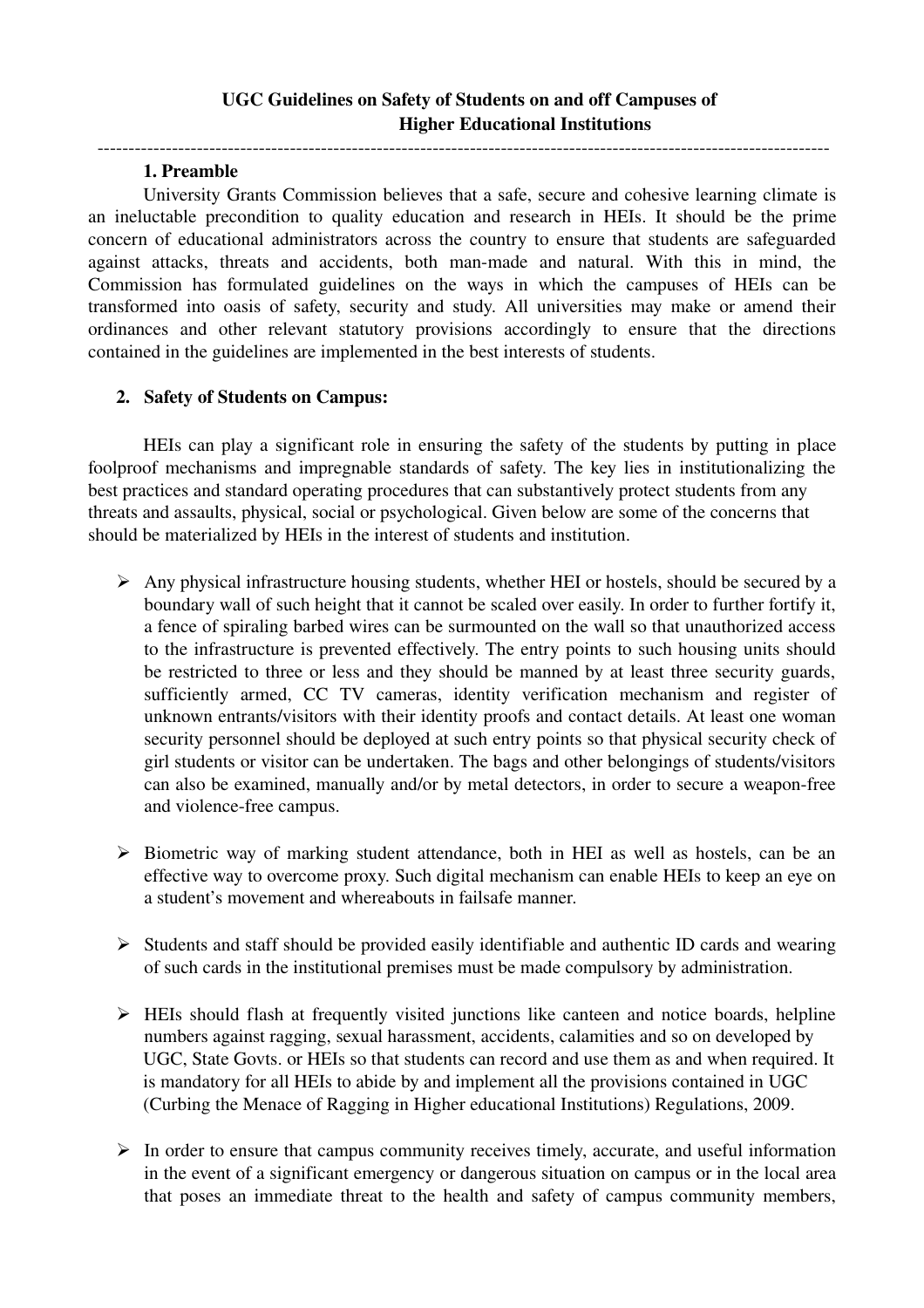HEIs can install the emergency notification system through which emergency message can be sent via e-mail, telephone, cell phone and text messaging within minutes of the occurrence of an incident. The system developed by University of California, Berkley called WarnMe is a very good model to follow. The emergency information system can be supplemented by evacuation procedure to be followed in crisis condition so that stampedelike situations can be avoided. HEIs should take all necessary steps to ensure that these systems are adequately tested and publicized for efficacious execution.

- $\triangleright$  Setting up a university police station within the premises of the HEIs, wherever feasible, can go a long way in instilling a sense of security amongst students and scare amongst nuisance makers and petty criminals. Officials of such a station can not only handle any crisis situation in an instant but also prevent untoward happenings by security measures like night patrols and so on. Further, it is understandable that classes, study, research, meetings, films or concerts can keep students on campus late at night. To handle these situations, police officials can provide on-demand short-distance escort services to students as they walk down to hostel or nearest taxi or bus-stand etc. Student community of the HEIs can be encouraged to form a group of Community Service Officers (CSOs) to provide such service on rotation basis. HEIs can also provide Night Safety Shuttle facility to such students which offer doorto-door pick and drop service.
- ➢ All HEIs should ensure that provisions contained in UGC (Promotion of Equity in Higher Education Institutions) Regulations, 2012 are observed by teaching  $\&$  non-teaching staff, students and other stakeholders in letter and spirit. Discrimination, verbal or behavioral, based on the caste, religion, colour, nationality sex, gender, sexual orientation and social status is strictly prohibited and HEIs must do all it takes to ensure that such practices are nipped in the bud.
- $\triangleright$  HEIs should mandatorily put in place a broad-based "Students Counseling System" for the effective management of problems and challenges faced by students. It should be a unique, interactive and target-oriented system, involving students, teachers and parents, resolved to address common student concerns ranging from anxiety, stress, fear of change and failure to homesickness and a slew of academic worries. It should bridge the formal as well as communicative gaps between the students and the institution at large. Teacher counselors, trained to act as the guardians of students at the college level,should remain in close touch with the students allotted to them (batch of 25 students) though out the year, cater to their emotional and intellectual needs and convey their growth report and feedback on attendance, examination results etc to their parents at regular interval of time. Teacher counselors can coordinate with wardens of hostels and exchange personal details of students, academic record and behavior patterns for prompt pre-emptive or corrective action.
- $\triangleright$  HEIs should organize quarterly parents-teachers meet (PTM) so that grievances and gaps in system can be addressed and resolved. Online complaint registration system can also be launched so that issues can be addressed before they slip out of hands of authorities.
- $\triangleright$  On-campus medical facilities should be made available to student and at least one ambulance can be kept in ready mode for attending emergency and crisis situations.
- ➢ HEIs should install a fire safety system under which mechanisms for the detection of a fire, the warning resulting from a fire and standard operating procedures for the control of fire are evolved. This may include sprinkler systems or other fire extinguishing systems, fire detection devices, stand-alone smoke alarms, devices that alert one to the presence of a fire,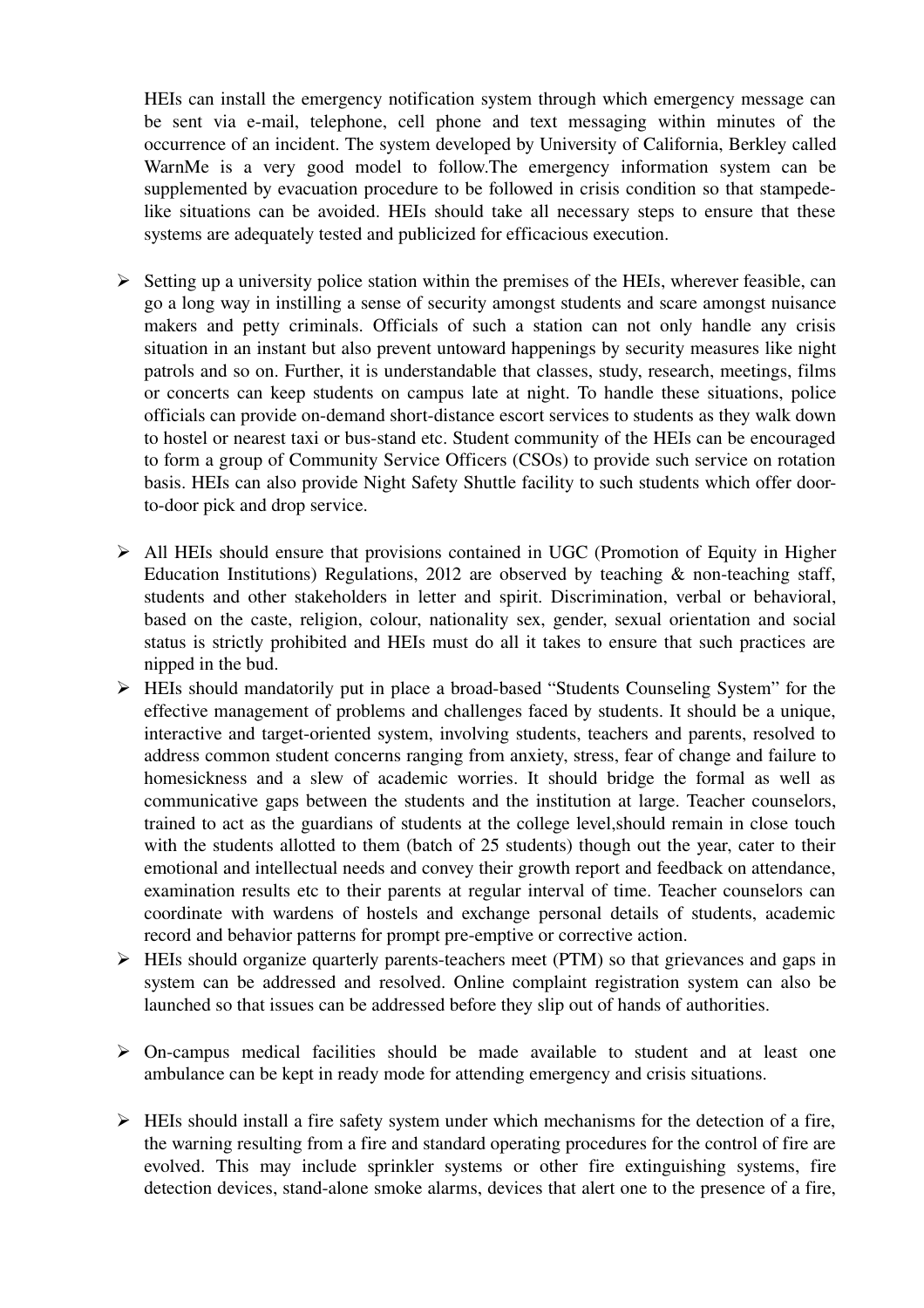smoke - control and reduction mechanisms and fire doors  $\&$  walls that reduce the spread of a fire. Students and staff should be trained in the effective operation of firefighting devices. Mock drills for fire situation should be undertaken at least once in a semester.

- ➢ UGC has written to HEIs time and again about the introduction of a compulsory course on Disaster Management for all students. HEIs should see to it that this initiative doesn't end up in an academic ritual. In order to give students firsthand experience of tackling situations of disaster, HEIs should organize mock drills, workshops and awareness programmes frequently.
- ➢ Talks by officials of police and public administration departments and informative audiovideo lectures should be arranged at least once in a semester covering issues related to the safety of personal belongings, vehicles, personal information, ATM, special event safety, defensive sprays and so on.
- $\triangleright$  Self-defense training for women studying and working on campus through tie-ups with training institutions / NGOs should be made a mandatory component of extra-curricular activities undertaken in HEIs. Physical defense training can follow instructions on rape aggression defense model that focuses on strategies like awareness, risk reduction and risk avoidance and hands-on self-defense techniques.
- $\triangleright$  In the face of the increasing cases of sexual harassment and violence against women, it is incumbent upon HEIs to institute a thoroughgoing support and education mechanism. HEIs can organized preventions programs in collaboration with student groups to:
	- Educate the campus community about sexual violence in the context of a university setting and engage people in a commitment to get involved when they observe risky situations.
	- Confront the oppressive stereotypes that are the basis for the disrespect that leads to interpersonal violence.
	- Talk about healthy relationships and healthy sexuality, emphasizing the importance of communication and respecting personal boundaries
	- Coordinate campus-wide awareness efforts, such as town hall meetings, lectures, and other open spaces for dialogue on sexual violence
- $\triangleright$  In case of food outlets, canteens and messes, HEIs should ensure that standards of quality and hygiene are strictly observed and the food on offer is certified through hygiene test report by expert doctor for foods, water and cleanings. This would a strong and effective bulwark against food poisoning and spread of food and water born diseases.
- $\triangleright$  All universities shall prepare an exhaustive Code of Conduct for students enrolled in departments or affiliated colleges and display it on institutional websites for compliance. A reference to such document must invariably be made in prospectus of HEIs where the student is enrolled.
	- 3. Safety of Students while they are on Excursion/ Tours/ Academic trips etc.
- ➢ HEI should make sure that expedition activities are undertaken under the guidance and supervision of at least two trained teachers, of whom one is a lady teacher. The number of students who can collectively embark on such expedition can be adjusted in accordance with the multiple factors like duration of the journey, the weather conditions, type of the route and manageability. In case number of students exceeds fifty, a qualified doctor with adequate